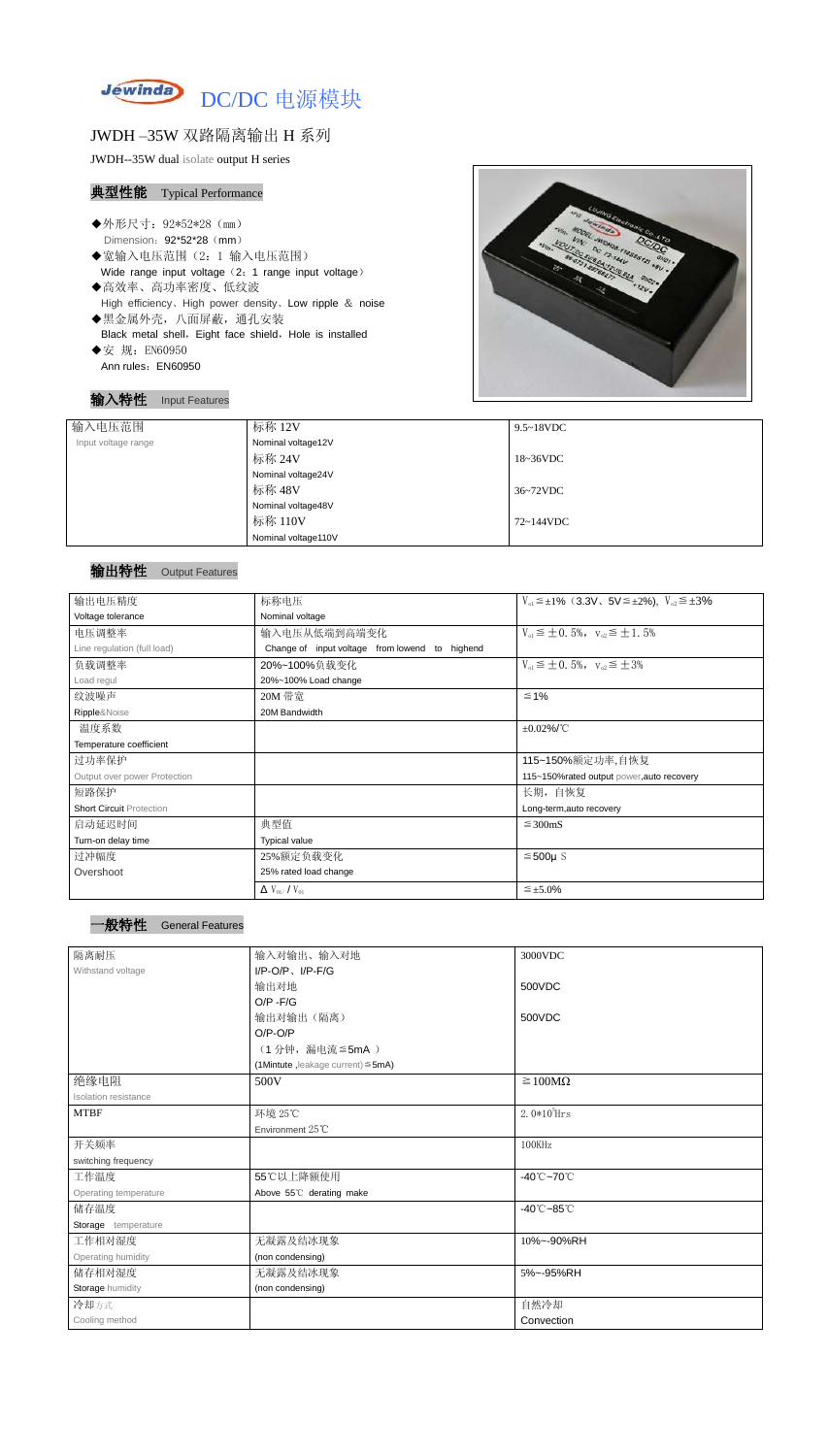- 注: 模块的输出端可以外加电解电容,但过大的容量和过低的 ESR 值可能会引起模块工作的不稳定, 或造成限流点变低, 推荐输出电容值为 100μ F/A, 此处的电流指额定输出电流。
- Note: The output end of the module can be coupled with electrolytic capacitor, but too much capacity and low ESR value may cause the instability of the module, or current limit points of lower output capacitance of the recommended value of 100 u F/A, the current here refers to the rated output current.



| 产<br>型号          | 输入电压          | 输出电压           | 输出电流           | 输出电压精度         | 纹波噪声        |            |
|------------------|---------------|----------------|----------------|----------------|-------------|------------|
| 品                | Input voltage | Output voltage | Output current | Output voltage | R&N         | 效率         |
| Model No.        | $V_{in}$      | V <sub>O</sub> | $I_{\rm O}$    | tolerance      | $V$ (p-p)mV | Efficiency |
|                  |               | $+5V$          | $0.50 - 5.00A$ | $+2\%$         | 100mV       |            |
| JWDH35-12S5S5I   |               | $+5V$          | $0.20 - 2.00A$ | $\pm$ 5%       | 100mV       | 77%        |
|                  |               | $+5V$          | $0.50 - 5.00A$ | $\pm 2\%$      | 100mV       |            |
| JWDH35-12S5S12I  |               | $+12V$         | $0.08 - 0.83A$ | $\pm 3\%$      | 120mV       | 80%        |
|                  |               | $+5V$          | $0.40 - 4.00A$ | $\pm 2\%$      | 100mV       |            |
| JWDH35-12S5S15I  |               | $+15V$         | $0.10 - 1.00A$ | $\pm 3\%$      | 120mV       | 81%        |
|                  |               | $+5V$          | $0.40 - 4.00A$ | $\pm 2\%$      | 100mV       |            |
| JWDH35-12S5S24I  | $9.5 - 18V$   | $+24V$         | $0.06 - 0.63A$ | $\pm 3\%$      | 150mV       | 83%        |
|                  |               | $+12V$         | $0.20 - 2.50A$ | $\pm 1\%$      | 120mV       |            |
| JWDH35-12S12S5I  |               | $+5V$          | $0.10 - 1.00A$ | $\pm$ 5%       | 100mV       | 81%        |
|                  |               | $+12V$         | $0.20 - 2.00A$ | $\pm1\%$       | 120mV       |            |
| JWDH35-12S12S12I |               | $+12V$         | $0.08 - 075A$  | $\pm 3\%$      | 120mV       | 83%        |
|                  |               | $+12V$         | $0.20 - 2.00A$ | $\pm1\%$       | 120mV       |            |
| JWDH35-12S12S15I |               | $+15V$         | $0.06 - 0.60A$ | $\pm 3\%$      | 1200mV      | 82%        |
|                  |               | $+12V$         | $0.20 - 1.50A$ | $\pm 1\%$      | 120mV       |            |
| JWDH35-12S12S24I |               | $+24V$         | $0.07 - 0.70A$ | $\pm 3\%$      | 150mV       | 85%        |
|                  |               | $+5V$          | $0.50 - 5.00A$ | $\pm 2\%$      | 100mV       |            |
| JWDH35-24S5S5I   |               | $+5V$          | $0.20 - 2.00A$ | $\pm$ 5%       | 100mV       | 77%        |
|                  |               | $+5V$          | $0.50 - 5.00A$ | $\pm 2\%$      | 100mV       |            |
| JWDH35-24S5S12I  |               | $+12V$         | $0.08 - 0.83A$ | $\pm 3\%$      | 120mV       | 80%        |
|                  |               | $+5V$          | $0.40 - 4.00A$ | $\pm 2\%$      | 100mV       |            |
| JWDH35-24S5S15I  |               | $+15V$         | $0.10 - 1.00A$ | $\pm 3\%$      | 120mV       | 81%        |
|                  |               | $+5V$          | $0.40 - 4.00A$ | $\pm 2\%$      | 100mV       |            |
| JWDH35-24S5S24I  |               | $+24V$         | $0.06 - 0.63A$ | $\pm 3\%$      | 150mV       | 83%        |
|                  | $18 - 36V$    | $+12V$         | $0.20 - 2.50A$ | $\pm 1\%$      | 120mV       |            |
| JWDH35-24S12S5I  |               | $+5V$          | $0.10 - 1.00A$ | $\pm$ 5%       | 100mV       | 81%        |
|                  |               | $+12V$         | $0.20 - 2.00A$ | $\pm 1\%$      | 120mV       |            |
| JWDH35-24S12S12I |               | $+12V$         | $0.08 - 075A$  | $\pm 3\%$      | 120mV       | 83%        |
|                  |               | $+12V$         | $0.20 - 2.00A$ | $\pm 1\%$      | 120mV       |            |
| JWDH35-24S12S15I |               | $+15V$         | $0.06 - 0.60A$ | $\pm 3\%$      | 1200mV      | 82%        |
|                  |               | $+12V$         | $0.20 - 1.50A$ | $\pm 1\%$      | 120mV       |            |
| JWDH35-24S12S24I |               | $+24V$         | $0.07 - 0.70A$ | $\pm 3\%$      | 150mV       | 85%        |
|                  |               | $+5V$          | $0.50 - 5.00A$ | $\pm 2\%$      | 100mV       |            |
| JWDH35-48S5S5I   |               | $+5V$          | $0.20 - 2.00A$ | $\pm$ 5%       | 100mV       | 77%        |
|                  |               | $+5V$          | $0.50 - 5.00A$ | $\pm 2\%$      | 100mV       |            |
| JWDH35-48S5S12I  |               | $+12V$         | $0.08 - 0.83A$ | $\pm 3\%$      | 120mV       | 80%        |
|                  |               | $+5V$          | $0.40 - 4.00A$ | $\pm 2\%$      | 100mV       |            |
| JWDH35-48S5S15I  |               | $+15V$         | $0.10 - 1.00A$ | $\pm 3\%$      | 120mV       | 81%        |
|                  |               | $+5V$          | $0.40 - 4.00A$ | $\pm 2\%$      | 100mV       |            |
| JWDH35-48S5S24I  |               | $+24V$         | $0.06 - 0.63A$ | $\pm 3\%$      | 150mV       | 83%        |
|                  | $36 - 72V$    |                |                |                |             |            |
|                  |               | $+12V$         | $0.20 - 2.50A$ | $\pm 1\%$      | 120mV       |            |
| JWDH35-48S12S5I  |               | $+5V$          | $0.10 - 1.00A$ | $\pm$ 5%       | 100mV       | 82%        |
|                  |               | $+12V$         | $0.20 - 2.00A$ | $\pm 1\%$      | 120mV       |            |
| JWDH35-48S12S12I |               | $+12V$         | $0.08 - 075A$  | $\pm 3\%$      | 120mV       | 83%        |
|                  |               |                |                |                |             |            |
| JWDH35-48S12S15I |               | $+12V$         | $0.20 - 2.00A$ | $\pm 1\%$      | 120mV       | 84%        |
|                  |               | $+15V$         | $0.06 - 0.60A$ | $\pm 3\%$      | 1200mV      |            |
|                  |               | $+12V$         | $0.20 - 1.50A$ | $\pm 1\%$      | 120mV       |            |
| JWDH35-48S12S24I |               | $+24V$         | $0.07 - 0.70A$ | $\pm 3\%$      | 150mV       | 85%        |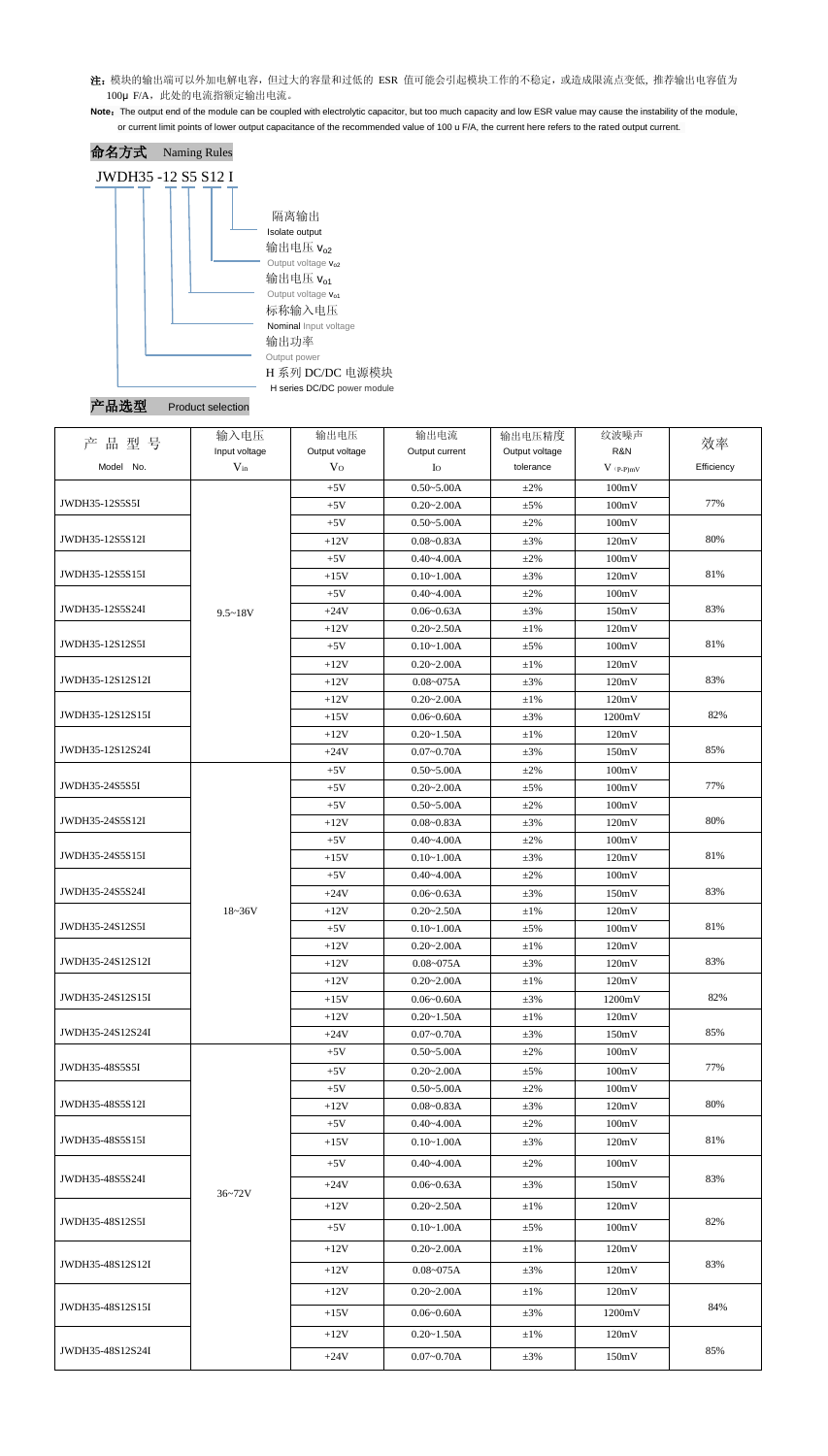|                   |             | $+5V$  | $0.50 - 5.00A$ | $\pm 2\%$ | 100mV  |            |  |
|-------------------|-------------|--------|----------------|-----------|--------|------------|--|
| JWDH35-110S5S5I   |             | $+5V$  | $0.20 - 2.00A$ | $\pm$ 5%  | 100mV  | 77%        |  |
|                   |             | $+5V$  | $0.50 - 5.00A$ | $\pm 2\%$ | 100mV  | 79%        |  |
| JWDH35-110S5S12I  |             | $+12V$ | $0.08 - 0.83A$ | $\pm 3\%$ | 120mV  |            |  |
|                   |             | $+5V$  | $0.40 - 4.00A$ | $\pm 2\%$ | 100mV  | 80%        |  |
| JWDH35-110S5S15I  |             | $+15V$ | $0.10 - 1.00A$ | $\pm 3\%$ | 120mV  |            |  |
|                   |             | $+5V$  | $0.40 - 4.00A$ | $\pm 2\%$ | 100mV  | 81%        |  |
| JWDH35-110S5S24I  | $72 - 144V$ | $+24V$ | $0.06 - 0.63A$ | $\pm 3\%$ | 150mV  |            |  |
|                   |             | $+12V$ | $0.20 - 2.50A$ | $\pm 1\%$ | 120mV  | 83%<br>84% |  |
| JWDH35-110S12S5I  |             | $+5V$  | $0.10 - 1.00A$ | $\pm$ 5%  | 100mV  |            |  |
| JWDH35-110S12S12I |             | $+12V$ | $0.20 - 2.00A$ | $\pm 1\%$ | 120mV  |            |  |
|                   |             | $+12V$ | $0.08 - 075A$  | $\pm 3\%$ | 120mV  |            |  |
| JWDH35-110S12S15I |             | $+12V$ | $0.20 - 2.00A$ | $\pm 1\%$ | 120mV  | 85%        |  |
|                   |             | $+15V$ | $0.06 - 0.60A$ | $\pm 3\%$ | 1200mV |            |  |
| JWDH35-110S12S24I |             | $+12V$ | $0.20 - 1.50A$ | $\pm 1\%$ | 120mV  |            |  |
|                   |             | $+24V$ | $0.07 - 0.70A$ | $\pm 3\%$ | 150mV  | 86%        |  |

Note: :Due to space limitations ,the above list is only for some products, If other than a list of products, please contact the Company's sales department. Output ripple noise measurement (peak - peak), please refer to the module test notes method is introduced.



注:因篇幅有限,以上只是部分产品列表,若需列表以外产品,请与本公司销售部联系。 输出纹波噪声(峰-峰值)的测量,请参照模块测试说明中介绍的方法进行。

封装尺寸图 MechanicalData

注:电源模块的外形尺寸和管脚定义如与选型手册不符,请以实物实际尺寸为准。

Note:Dimensions and pin definitions of power module such as inconsistent with the hand book, please in kind prevail actual size

| 管脚定义 |                | <b>Pin Assignments</b> |                |                |           |                  |           |                |                |      |  |
|------|----------------|------------------------|----------------|----------------|-----------|------------------|-----------|----------------|----------------|------|--|
|      | D <sub>1</sub> | רמ<br><u>۔</u>         | P <sub>3</sub> | P <sub>4</sub> | D5        | P <sub>6</sub>   | D7        | P <sub>8</sub> | P <sub>9</sub> | P10  |  |
|      | FG             | $v_{\text{in+}}$       | $v_{in}$       | T<br>$V_{O2+}$ | <b>NP</b> | GND <sub>2</sub> | <b>NP</b> | $V_{O1+}$      | <b>NP</b>      | GND1 |  |

# 典型曲线 Typical curve





ن